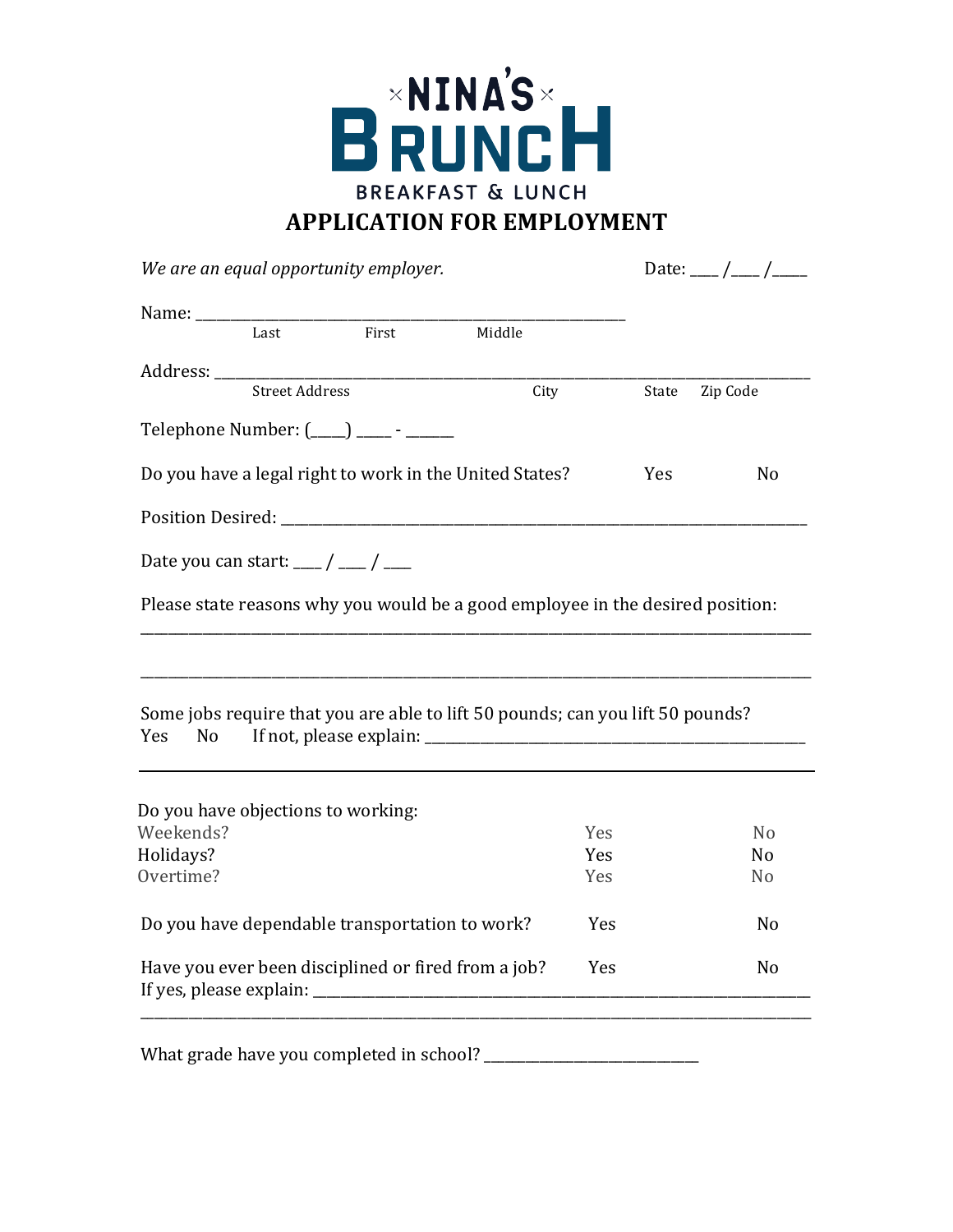## **CURRENT AND FORMER EMPLOYEES**

(List most recent employer first.)

| 1. |                                |                                                                                            |
|----|--------------------------------|--------------------------------------------------------------------------------------------|
|    | Name of Company                | Position                                                                                   |
|    | <b>Address of Company</b>      | Zip Code<br>City, State                                                                    |
|    | Phone Number of Company        | to<br>Dates of Employment                                                                  |
|    |                                | If no longer employed here, what is your reason for leaving?                               |
|    |                                | No                                                                                         |
|    |                                |                                                                                            |
| 2. | Name of Company                | Position                                                                                   |
|    | <b>Address of Company</b>      | Zip Code<br>City, State                                                                    |
|    | Phone Number of Company        | to<br>Dates of Employment                                                                  |
|    |                                | If no longer employed here, what is your reason for leaving?                               |
|    |                                | N <sub>o</sub>                                                                             |
|    |                                |                                                                                            |
| 3. |                                |                                                                                            |
|    | Name of Company                | Position                                                                                   |
|    | <b>Address of Company</b>      | City, State Zip Code                                                                       |
|    | <b>Phone Number of Company</b> | $\underbrace{\hspace{1cm}}$ to $\underbrace{\hspace{1cm}}$ /__/ ___<br>Dates of Employment |
|    |                                | If no longer employed here, what is your reason for leaving?                               |
|    |                                | No                                                                                         |
|    |                                |                                                                                            |
|    |                                |                                                                                            |